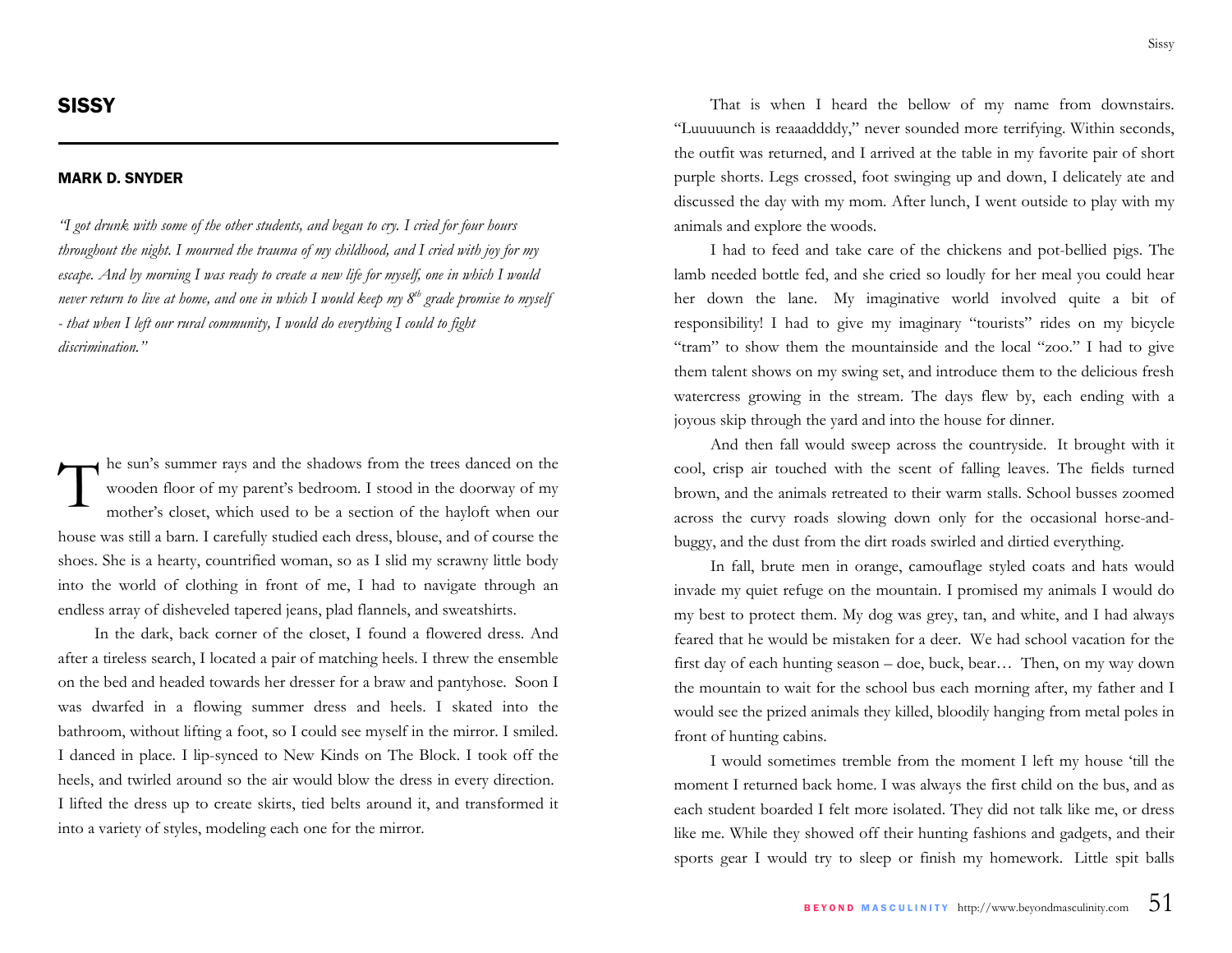would hit the back of my head, occasionally accompanied with a "City boy!", "Fag," or "Sissy."

I kept to myself most of the time, trying to both not read as particularly feminine while also not repressing it too deeply. I was surrounded by an aura of androgyny for much of my schooling – but that is enough to get you killed where I am from. As I grew older, I struggled to strike a balance between being myself and avoiding harassment. I tried some of the less aggressive sports, but failed miserably. I tried fishing, but I quit after one season. I took two kinds of karate, and quit once I knew how to defend myself.

My high school years began in seventh grade, and they were wrought with torment. My lockers and desks were defaced. I was spit on, kicked, punched, mock raped, choked, and – worst of all – excluded from the few friendships I had maintained throughout elementary school.

In the autumn of my ninth grade year things began to change. The day was like any other  $-$  a boy had been kicking the back of my heels between classes as I walked through the halls. Another had taken a gulp of water from the fountain and spit it into my hair. I sat with my head down during study hall, and finally the bell rang, giving us permission to board the bus. I sat in the middle so that I was close enough to the driver for safety, but far enough away not to be tagged as one of the dorks. I wasn't one of the dorks, after all. I was the fag.

My dad forgot to pick me up at the bottom of the mountain, so I walked slowly uphill towards my house. I took the shortcut through the woods, and my dog greeted me halfway there. I walked into the house and found it was empty and quiet. As if a string was pulling me in the direction of my parent's bedroom, I headed up the stairs. This time, my gaze was locked onto my father's side of the closet. It was tidy. Each dress-shirt was perfectly ironed and organized by color. I reached above them and pulled a small wooden box from the shelf.

I sat on the edge of their bed and removed the black pistol from the box, along with a bullet. The gun was loaded and I held it to my head as tears streamed down my cheek. I could smell my mother's scent on the bed, and

see my father's ties hanging on his closet door. My mind ping ponged between a longing for nurturing and understanding from my parents, and the torment of my school life. I imagined my funeral, what my family would be doing - crying and praying. I imagined what might happen if I failed, relegated to a life in a florescent-filled hospital room.

I put the gun back. My animals were outside crying to be fed, and so I ran outside to tend to them like I would have any other day.

Weeks passed, and the mountain was soon covered in white. The trees hung over the lane. The icicles flirted dangerously with scratching our cars. I was allowed to skip school more often because of the dangerous driving conditions on the mountain, and one day I announced to my parents that I would quit at the end of ninth grade unless we could think of another option. My parents reacted as they did to everything – with no visible emotion whatsoever, but with support and logic in their tone. "The school doesn't provide college preparation," my mother quipped, "we should look for another school." For the next few months, I toured other nearby schools with my parents. I was willing to try a Christian school, because I thought that maybe the kids would be nerdier, and therefore more accepting. In addition, I figured that their uniforms would help me to conceal my penchant for "city clothes." However, I soon learned that the Christian schools were very strict about whom they let attend – and my Lutheran parents were interrogated about their liberal theological philosophy.

We decided the best choice would be for me to attend a public school about an hour's drive from my home. Lewisburg High School was in a small, quaint college town. Heavily republican, but much more "refined." The students knew what the GAP was, and there was even an active choir program. The board of my first school eagerly approved my departure, and the board of the new school welcomed my arrival (they were going to make about \$9,000 from the deal). So for the next two years, my parents paid their taxes to my first public school, and a fee to my second.

I kept to myself, and quietly formed friendships with my cousin and her friends. I had someone to eat lunch with for the first time in years. They even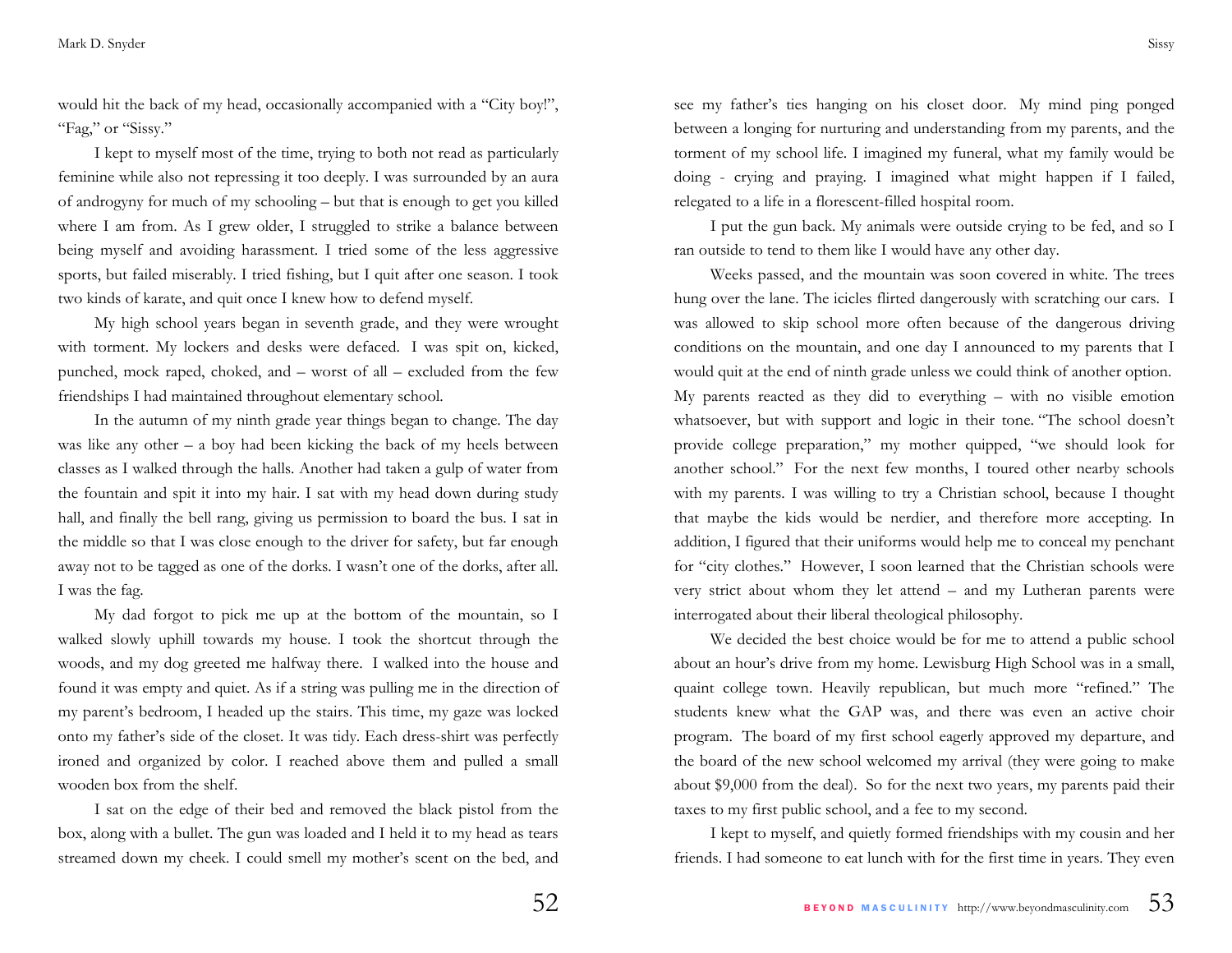let me talk about fashion and pop music with them! But the new school was not without its challenges. The jocks and the hunters were still there – ready to pounce if I was ever in a group of less than two people.

On Valentine's Day, I was called to the office to receive my rose from a secret admirer. I knew when the boys started laughing that it was from them. When I returned to my desk there was a picture laying on it. A boy had drawn it just for me – a bloody deer head next to the words "Hunting is Life." My friend Jenny helped me draw a retaliation picture, a humorous spoof of a PETA ad, and we put it in his locker. The next week there was a death threat on my car windshield.

Once I turned sixteen, I drove myself to and from school. I never went to any school dances, sporting events, or the likes. I preferred to get into my car, lock the doors, and turn on my music for the drive home to the seclusion of my mountain. At home, I devised a plan to "get out." I took my SAT and wrote an essay to Emerson College in Boston explaining my need for the safety of a diverse city life. They accepted me into their school, and my parents accepted and supported my plan.

The first week of college in the "big city" was a total culture shock. The ruffling of leaves was replaced with sirens, and people screaming. The number of students in my dormitory rivaled the population of my hometown. Like many students, one of the first things I did was get wasted. I got drunk with some of the other students, and began to cry. I cried for four hours throughout the night. I mourned the trauma of my childhood, and I cried with joy for my escape. And by morning I was ready to create a new life for myself, one in which I would never return to live at home, and one in which I would keep my 8th grade promise to myself - that when I left our rural community, I would do everything I could to fight discrimination.

That Bostonian autumn was a beautiful one. It represented for me not just the onset of another season, but the potential for hope. I attended a local training about how to share your life as an LGBT person to others. At the training people shared stories not too different from mine. A boy behind

me told me about a support group in Boston for young LGBT People – BAGLY.

My first meeting at BAGLY was *terrifying*. It was the first time I had sat in a room filled with other gay people, not to mention gay people my own age. My self-imposed androgynous cover of my femininity reared its ugly head. I can't say I tried to be masculine because I knew from my failed attempts at sports that would be more disastrous than just staying under the radar.I was afraid to cross my legs in the men's meeting. I did not talk much. When I did, I lowered my voice a little.

I continued to attend their meetings each week, though, and -- ever so slowly – I began to let go of my gendered conditioning and allow my feminine spirit to shine through again. The more strength I drew from my femininity, the happier and more empowered I felt. I made real, true, long lasting friends at BAGLY and at my school. And I allowed my activist self to blossom. And so I completed my senior year of high school and freshmen year of college, returning home to graduate that summer.

In 2001, I launched QueerToday.com, which quickly became known as the prominent direct-action, outspoken queer activist group in Boston. We have received worldwide headlines for staging a protest at the Arch Diocese in Boston, and recently we formed the largest ever protest against James Dobson's anti-gay Love Won Out Conference.

Today, I identify as genderqueer and I revel in my childhood memories of rebellious genderfuckery. Being a sissy, while obviously a source of great pain, also gave me strength to survive. It has brought me to where I am today, and will take me to where I go tomorrow. It has given me the gift of queerness that has brought me close to a community of friends, activists, and support. From my inner femininity I have always drawn my creativity, my strength, and my compassion. When I sit in stillness it is my femininity that holds my spirit together.

Like many other sissy's and queers, I've developed a close bond with other gender variant and queer people – my chosen family. Together, we bring with us our histories of oppression, and our current struggles for